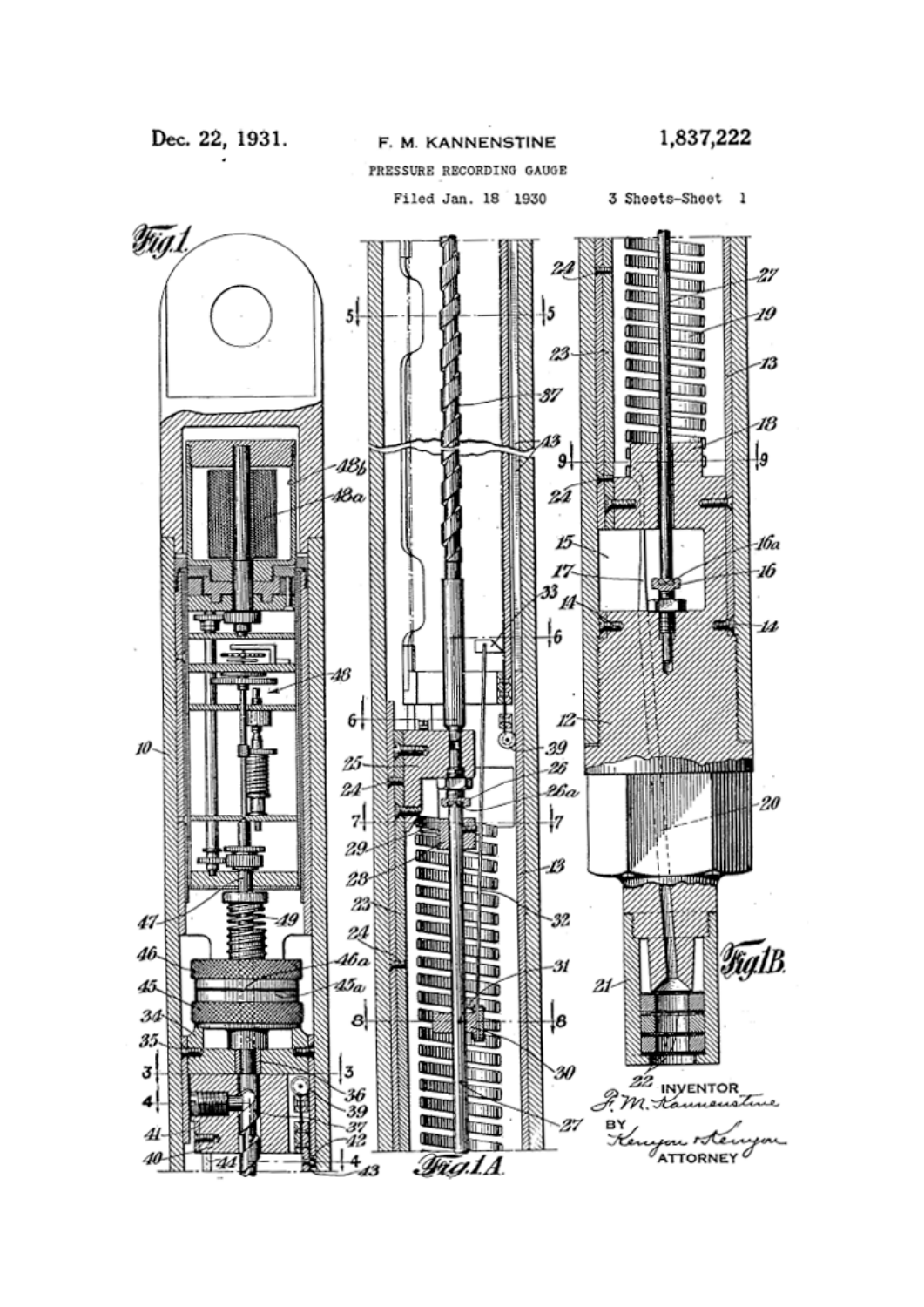PRESSURE RECORDING GAUGE

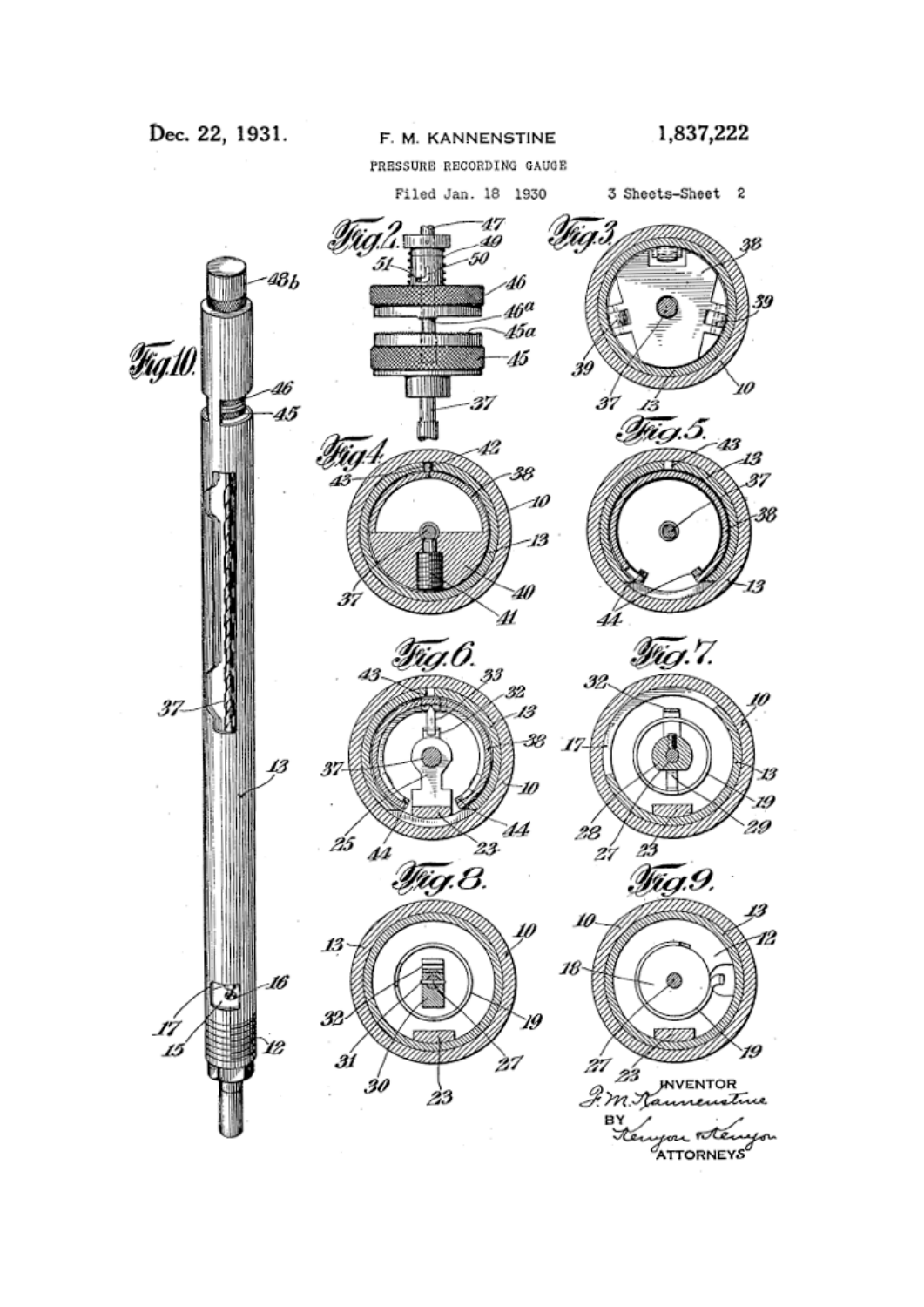Dec. 22, 1931.

## F. M. KANNENSTINE

PRESSURE RECORDING GAUGE



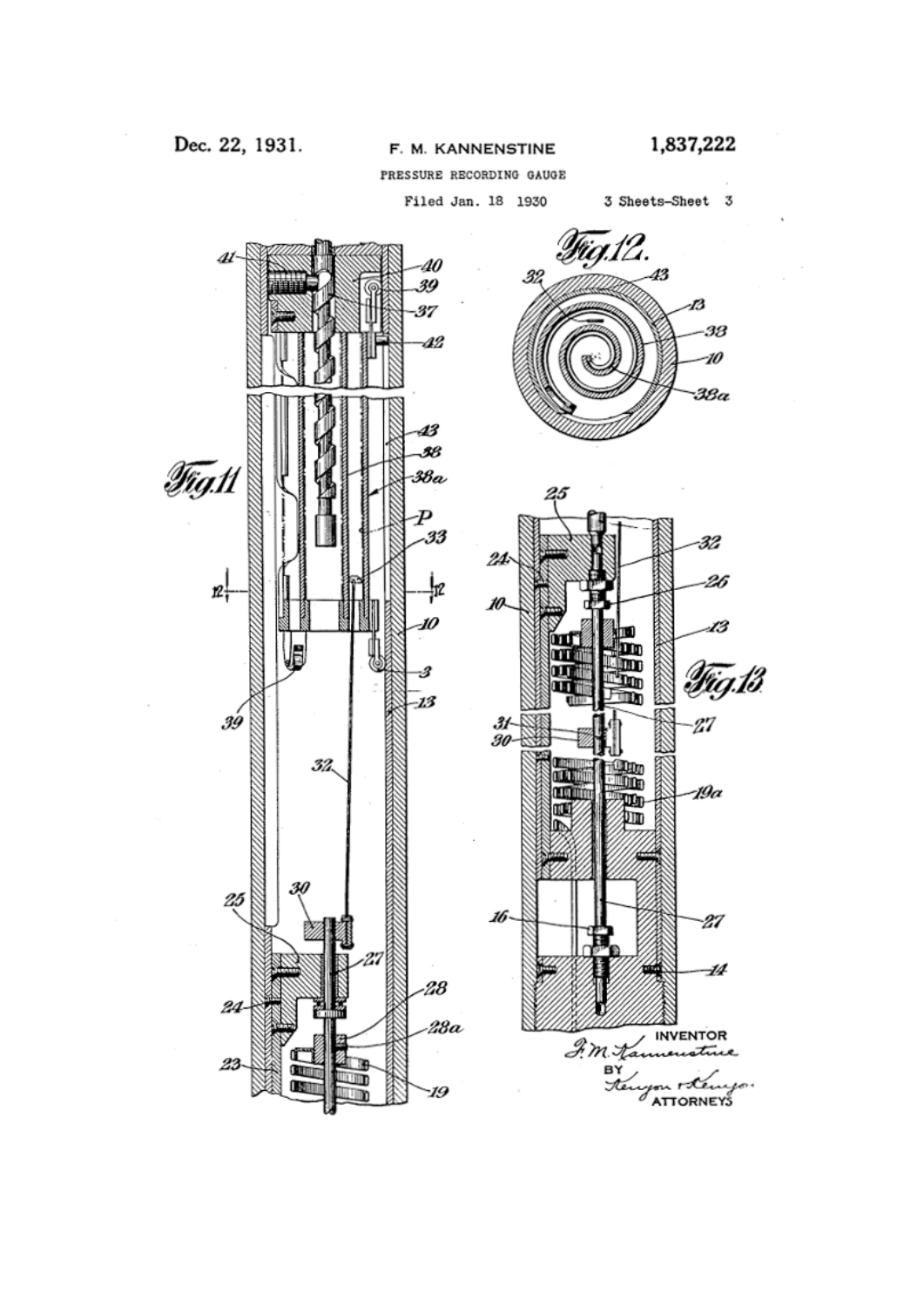**Patented Dec. 22, 1931 1,837,222**

## **UNITED STATES PATENT OFFICE**

**FABIAN M. KANNENSTINE, OF BLOOMFIELD, NEW JERSEY, ASSIGNOR TO GEOPHYSICAL RESEARCH CORPORATION, OF NEW YORK, N. Y., A CORPORATION OF NEW JERSEY**

**PRESSURE RECORDING GAUGE**

**Application filed January 18, 1930. Serial No. 421,615.**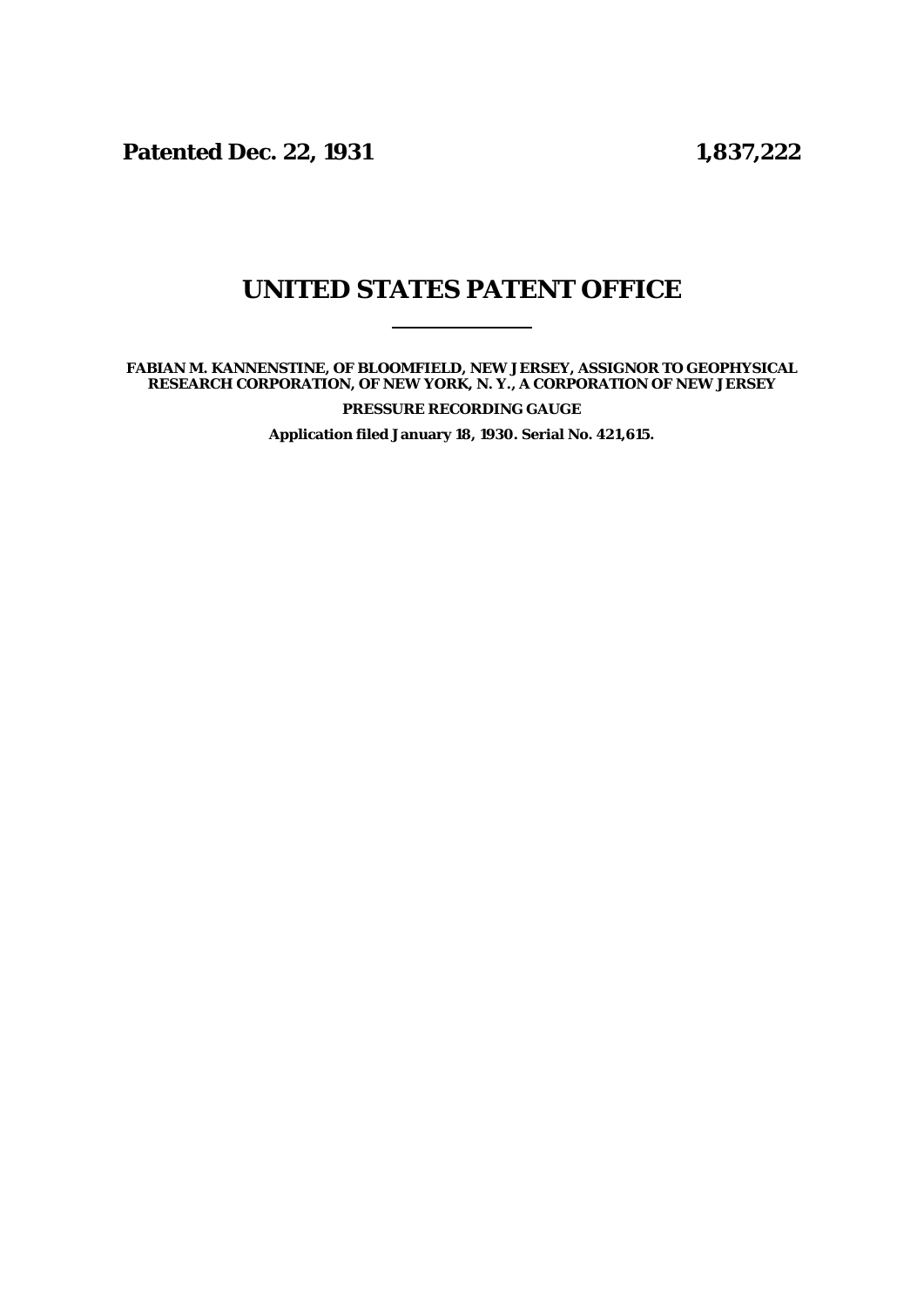This invention relates to pressure recording gauges and has for an object an improve pressure recording gauge, particularly adapted for use in determining4 pressures at different depths within bore holes extending into the earth.

A gauge embodying the invention comprises a metal tubing helix, one end of which is open to the atmosphere and the other end of which is sealed. Variations in pressure within the tubing effect twisting of the helix. One end of the helix is fixed and its other end is connected with a stylus, the position of which varies with the twisting of the helix. A properly lined strip of paper is caused to move past the stylus at a uniform speed so that there is recorded on the paper a chart of the pressures at different times. The gauge is enclosed in a protective casing so that it may be let down into a bore hole without danger of injury thereto. The instrument may be used to obtain a record of pressures over definite periods at selected depths and this manner of use will depend upon the conditions under which it is used. Various ways of utilizing this instrument for recording pressures will be apparent to those skilled in the art.

Other objects, novel features and advantages of this invention will be apparent from the following specification and accompanying drawings, wherein:

Fig. 1 is a vertical section through a portion of an instrument embodying the invention;

Fig. 1—A is a like section of an adjacent portion of the instrument;

Fig. 1—B is a similar section of the remaining portion of the instrument;

Fig. 2 is an elevation of the clutch mechanism shown in Fig. 1.

Figs. 3 to 9 inclusive are sections taken on the line  $3-3$ ,  $4-4$ ,  $5-5$ ,  $6-6$ ,  $7-7$ ,  $8-8$ , and  $9-9$ respectively of Figs. 1, 1—A, and 1—B.

Fig. 10 is a perspective view of the instrument with its protective casing removed;

Fig. 11 is a fragmentary vertical section through a modified form of instrument;

Fig. 12 is a section on the line 12—12 of Fig. 11, and

Fig. 13 is a fragmentary section of a further modification of the invention.

The gauge is contained within a casing. 10 closed at one end by a rigidly attached cap 11 and at the opposite end by a plug 12 which constitutes a part of the gauge. A metal tube 13 is attached to the plug 12 by bolts 14. The plug 12 is cut away as at 15 and in the rear wall of the recess thus formed there is provided an adjustable support 16 in which is mounted a bearing jewel  $16<sup>a</sup>$ . The tube 13 is provided with an aperture 17 through which access may be had to the support 16. At the inner end of the plug 12 there is provided a projection 18 which is surrounded by one end of a helix 19 which is formed from flat tubing. One end of the tubing communicates with a channel 20 in the plug 12. A cap 21 is threaded on the plug 12 and covers the open end of the channel 20, the cap being provided with a plurality of screens 22. A bar 23 is located in contact with the inner wall of the tube 13 .and is held by bolts 24. The bar 23 carries a bracket 25 at one end in which is provided an adjustable support 26 provided with a bearing jewel 26a. A shaft 27 is rotatably supported by the bearing jewels  $16^a$  and  $26^a$ . A shaft  $27$  is rotatably supported by the bearing jewels 16a and 26a. A collar 28 is fixed to one end of the shaft 27 and is provided with a bracket 29 to which is fixed the inner end of the helix 19, the end of the tubing being sealed. A collar 30 is mounted on the shaft 27 and is held against rotation thereon by a set screw 31. This collar supports a resilient arm 32 having a stylus 33 at its free end.

A collar 34 is held in the tube 13 by bolts 35 and is provided with a bearing sleeve 36. A feed screw 37 has one end rotatably mounted in the sleeve 36 and has its other end received within a bore in the bracket 25. A carriage 38 is supported within the tube 13 by rollers 39 arranged at the ends of the carriage and engaging the inner wall of the tube. The carriage comprises a longitudinally slotted tubular member provided at one end with a head 40 in which is mounted a pin 41 projecting into the groove of the feed screw 37, so that rotation of the latter effects reciprocation of the former. The carriage is held against rotation by a roller 42 carried carried by the carriage and extending into longitudinal slot 43 in the tube 13. The carriage is provided with ridges 44 which are engaged by the edges of a sheet of paper which lies against the inner wall of the carriage and which is engaged by the stylus 33.

A clutch member 45 is fixed to the lead screw 37 and is adapted to co-operate with a clutch member 46 slidably mounted on a shaft 47 which is rotated at a uniform rate of speed by clock mechanism 48. The clutch member 45 is provided with a circle of teeth 45<sup>a</sup> and the clutch member 46 is provided with a short sector of teeth 46a which engage with the teeth  $45<sup>a</sup>$  to cause the clutch members to rotate in unison.

A spring 49 presses the clutch member 46 into engagement with the clutch member 45 and the clutch member 46 is provided with a bayonet slot 50 into which projects a pin 51 carried by the shaft 47. The pin and slot provide means for maintaining the clutch member 46 out of engagement with the clutch member 45. The tube 13 is cut away at two places adjacent the clutch members 45 and 46 to provide easy access thereto. The clock mechanism 48 is driven by a spring  $48<sup>a</sup>$  contained with a cap  $48<sup>b</sup>$  which extends beyond the tube 13 and is rotatable for the purpose of winding the spring.

The gauge is prepared for use by placing a piece of properly lined paper P in the carrier 36 with the latter in the position shown in Figs. 1,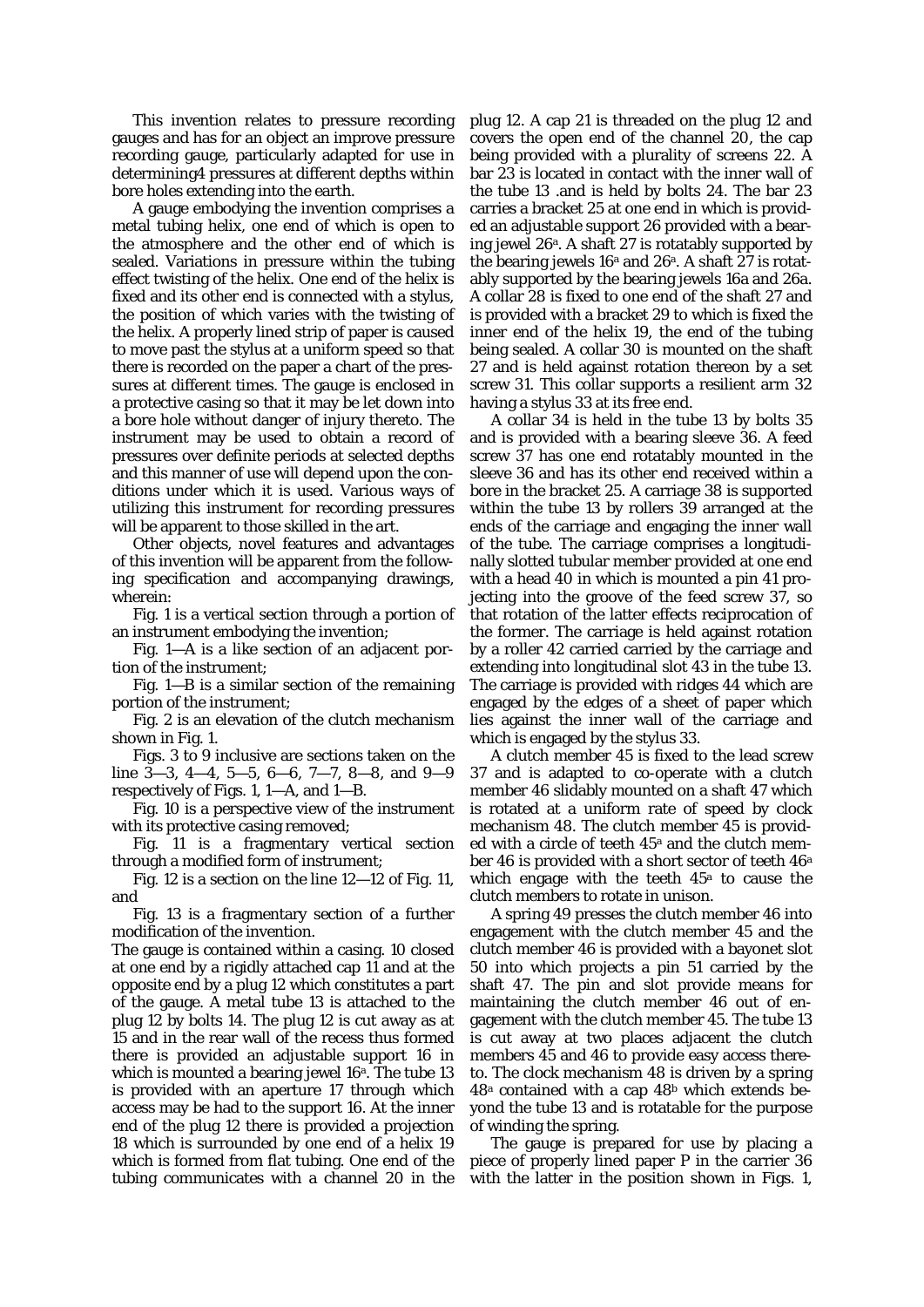1--A and 1--B, the stylus 33 being in contact with the lower edge of the paper and the clutch member 46 being disengaged from the clutch member 45. The clutch member 46 is then engaged with the clutch member 45 and the casing 10 is slipped over the tube 13 and screwed on to the plug 12. The feed screw 37 is rotated by the clock mechanism and the carriage 36 will move towards the plug 12 at a constant speed, the bracket 25 being received within the slot in the carriage. The stylus 33 traces a line on the paper P and is caused to move transversely to the direction of movement of the carriage by twisting movement of the helix 19. Twisting movement of the helix 19 is effected by variations in pressure and as the end of the helix is fixed to the collar 28, corresponding rotation of the shaft 25 is effected, thereby causing movement of the stylus 33. The paper P is provided with cross lines to indicate elapsed time and with longitudinal lines to indicate movement of the stylus from its zero position due to variations in pressure. The stylus may be set at any determined zero position with respect to the paper P by loosening the set screw 31 and rotating the collar 30 on the shaft 27.

The instrument may be lowered into the drill hole in which it is desired to determine the pressures. The pressure within the helix 13 will be the same as the pressure of the atmosphere surrounding the instrument inasmuch as the lower end of the helix is connected to the conduit 20 which communicates with the atmosphere through the cap 21. The stylus 33 will, therefore, assume a position indicative of the pressure of the atmosphere surrounding the instrument. The instrument may be suspended at a definite depth in a bore hole and a record of the pressure at that depth over a given length of time may be recorded or the instrument may be used to obtain a record of pressures at different depths in the bore hole.

The pressure at different depths is determinable by knowing the time at which the apparatus is started and the times at which it is suspended at the various depths.

In the modification disclosed in Fig. 12, the carriage 38 is equipped with an involute support 38a for the paper P, thus making it possible to use a wider sheet of paper than with the modification disclosed in 1, 1—A and 1—B and to obtain a record of pressure variations on a larger scale. In this modification, the shaft 27 extends into the bracket 25 and carries the collar 30 to which is attached the resilient arm 32 which supports the stylus 33. The closed end of the helix 19 is attached to the collar 28, which in turn is fixed to the shaft 27 by the \_set screw 28a. The stylus 33 may be set at any sired zero position with respect to the paper P by releasing the .set screw 28<sup>a</sup> and rotating the shaft 27.

In the modification disclosed in Fig. 13, there is provided a multiple helix 19a,composed of a plurality of concentric helices serially connected, preferably being made up from a single length of tubing. In this modification, the shaft 27 is mounted in the same manner as shown in Figs. 1, 1—A and 1—B, and the stylus 33 is attached to the shaft 27 in the same manner as shown in these figures. The multiple helix provides a greater length of tubing and makes the instrument more sensitive by producing a greater change in the position of the stylus for like pressure variations. The modification disclosed in Figs. 11, 12 and 13 may be combined to produce an extremely sensitive instrument which will .make a large scale record.

It is of course understood that various modifications may be made in the device above described, without in anyway departing from the spirit of the invention as defined 1n the appended claims.

I claim:

1. A device of the character described comprising a helix formed of hollow tubing open at one end and closed at the other, means for rigidly supporting one end of said helix, a stylus connected to the other end of said helix and movable therewith, a tubular carriage having provision for supporting a recording sheet in contact with its inner wall, and means for moving said carriage axially of said helix at a constant speed, said styles being-arranged within said carriage to engage said sheet.

2. A device of the character described comprising a helix formed of hollow tubing open at one end and closed at the other, means for rigidly supporting the open end of said helix, a tubular carriage having provision for supporting a recording sheet in contact with its inner wall, and means for moving said carriage axially of said helix at a constant speed, said stylus being arranged within said carriage to engage said sheet.

3.A device of the character described comprising a tube, a helix within said tube, said helix being formed of tubing open at one end and closed at the other, means for rigidly supporting the open end of said tubing, a stylus connected to the closed end of said tubing, a tubular carriage having provision for supporting a recording sheet in contact with its inner wall, and means for moving said carriage axially of said helix at a constant speed, said stylus being arranged within said carriage to engage said sheet.

4. A device of the character described comprising a helix formed of hollow tubing having one end open and the other end closed, means for rigidly supporting the closed end of said tubing, a shaft co-axial with said helix, connections between the closed end of said tubing and said shaft, a stylus supported by said shaft, a tubular carrier having provision for supporting a sheet of recording paper in contact with its inner wall, and means for moving said carriage axially of said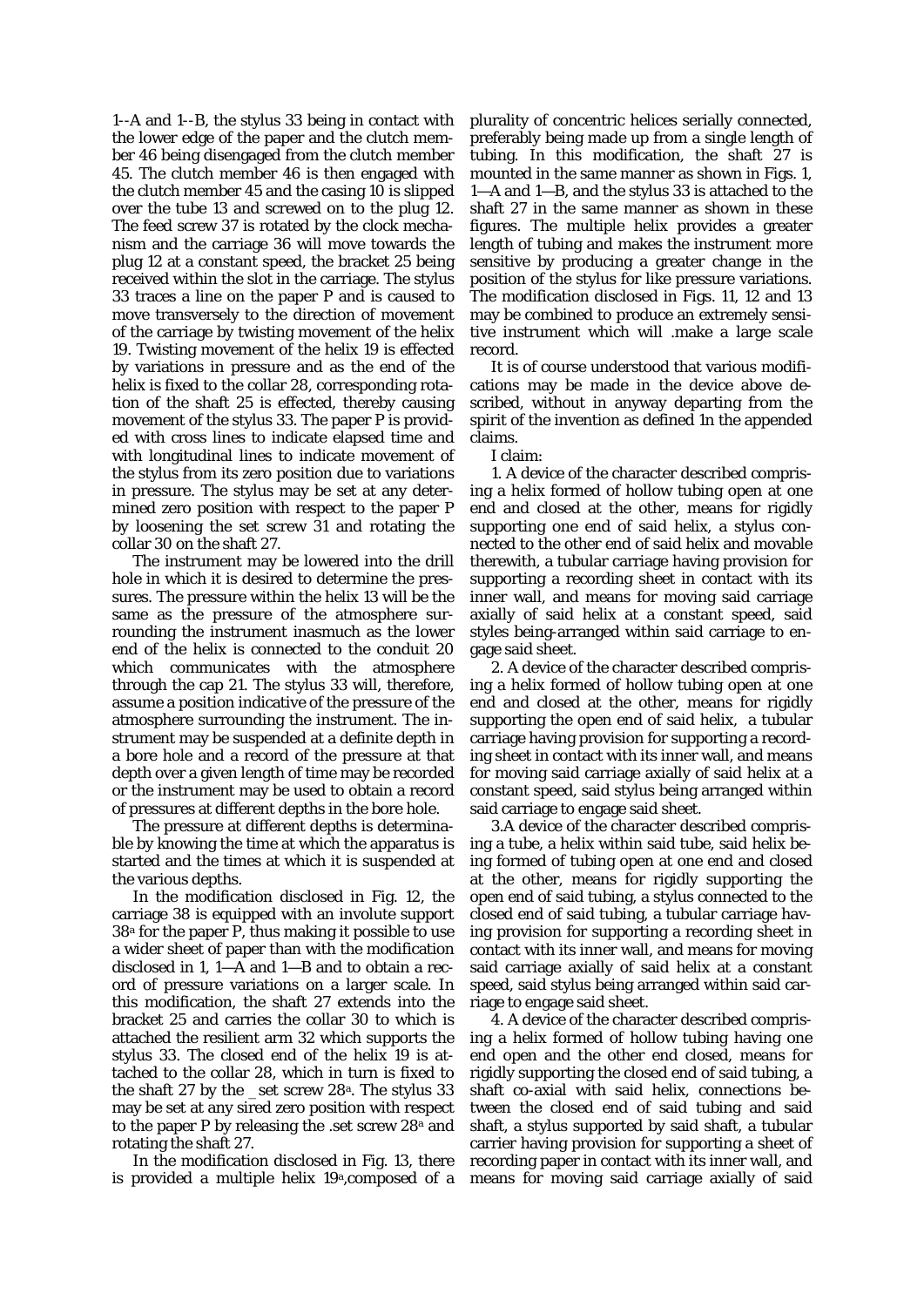helix at a constant speed, said Stylus being arranged within said carrier to engage said paper.

5. A device of the character described comprising a helix formed of hollow tubing having one end open and the other end closed, means for rigidly supporting the closed end of said tubing, a shaft co-axial with said helix, connections between the closed end of said tubing and said shaft, a stylus supported by said shaft, a tubular carrier having provision for supporting a sheet of recording paper in contact with its inner wall, a lead screw co-axial with said helix, means for rotating said lead screw at a constant speed, and a follower supported by said carriage and projecting into the groove of said lead screw, said stylus being arranged within said carrier to engage said paper.

6. A device of the character described comprising a helix formed of hollow tubing open at one end and closed at the other, means for rigidly supporting one end of said helix, a stylus connected to the other end of said helix, an involute support for a sheet of recording paper and means

for moving said support relative to said stylus at a constant speed.

7. A device of the character described comprising a plurality of connected co-axial helices formed of metal tubing open at one end and closed at the other end, means for rigidly supporting one end of said tubing, a stylus connected to the other end of said tubing, a carriage for supporting a sheet of recording paper, and means for moving said carriage relative to said stylus at a constant speed.

8. A device of the character described comprising a plurality of connected co-axial helices formed of metal tubing open at one end and closed at the other end, means for rigidly supporting one end of said tubing, a stylus connected to the other end of said tubing, a carriage having an involute portion for supporting a sheet of recording paper, and means for moving said carriage relatively to said stylus at a constant speed.

In testimony whereof, I have signed my name to this specification.

FABIAN M.KANNENSTINE